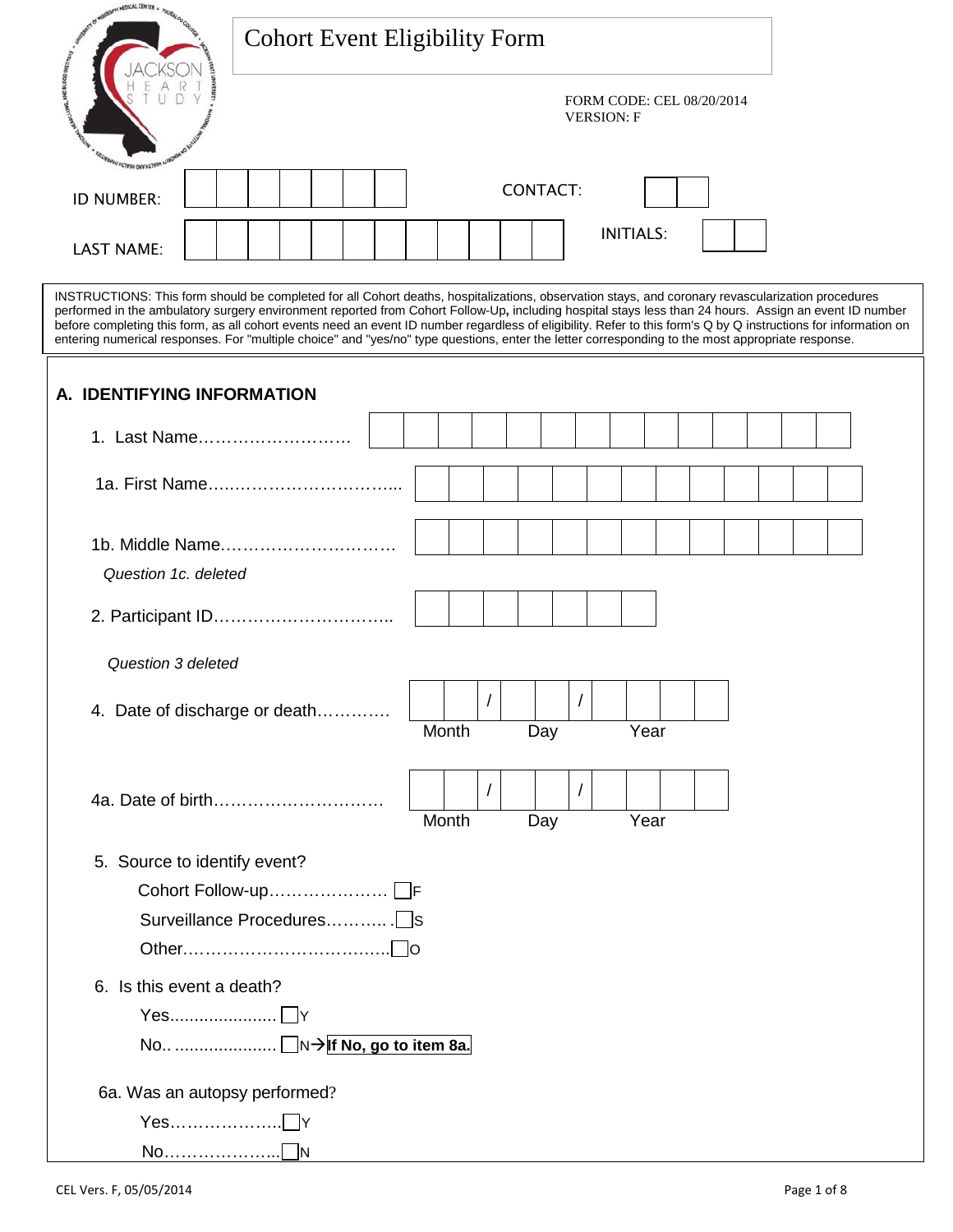| 7. Is this event an out-of-hospital death, or a death for which hospitalization information cannot be located? |
|----------------------------------------------------------------------------------------------------------------|
|                                                                                                                |
|                                                                                                                |
|                                                                                                                |
|                                                                                                                |
| 8a. Hospital Code Number<br>[If code 96-99, specify]:                                                          |
|                                                                                                                |
|                                                                                                                |
|                                                                                                                |
| 8a.3 Has permission been granted to access the medical record for this event?                                  |
|                                                                                                                |
|                                                                                                                |
|                                                                                                                |
|                                                                                                                |
| 8b. Can information on this <b>hospitalization</b> be located?                                                 |
|                                                                                                                |
|                                                                                                                |
|                                                                                                                |
| 8c. Is this event a hospital stay lasting less than 24 hours?                                                  |
|                                                                                                                |
|                                                                                                                |
|                                                                                                                |
|                                                                                                                |
| 8d. Was a coronary revascularization procedure performed during this event?                                    |
|                                                                                                                |
|                                                                                                                |
|                                                                                                                |
|                                                                                                                |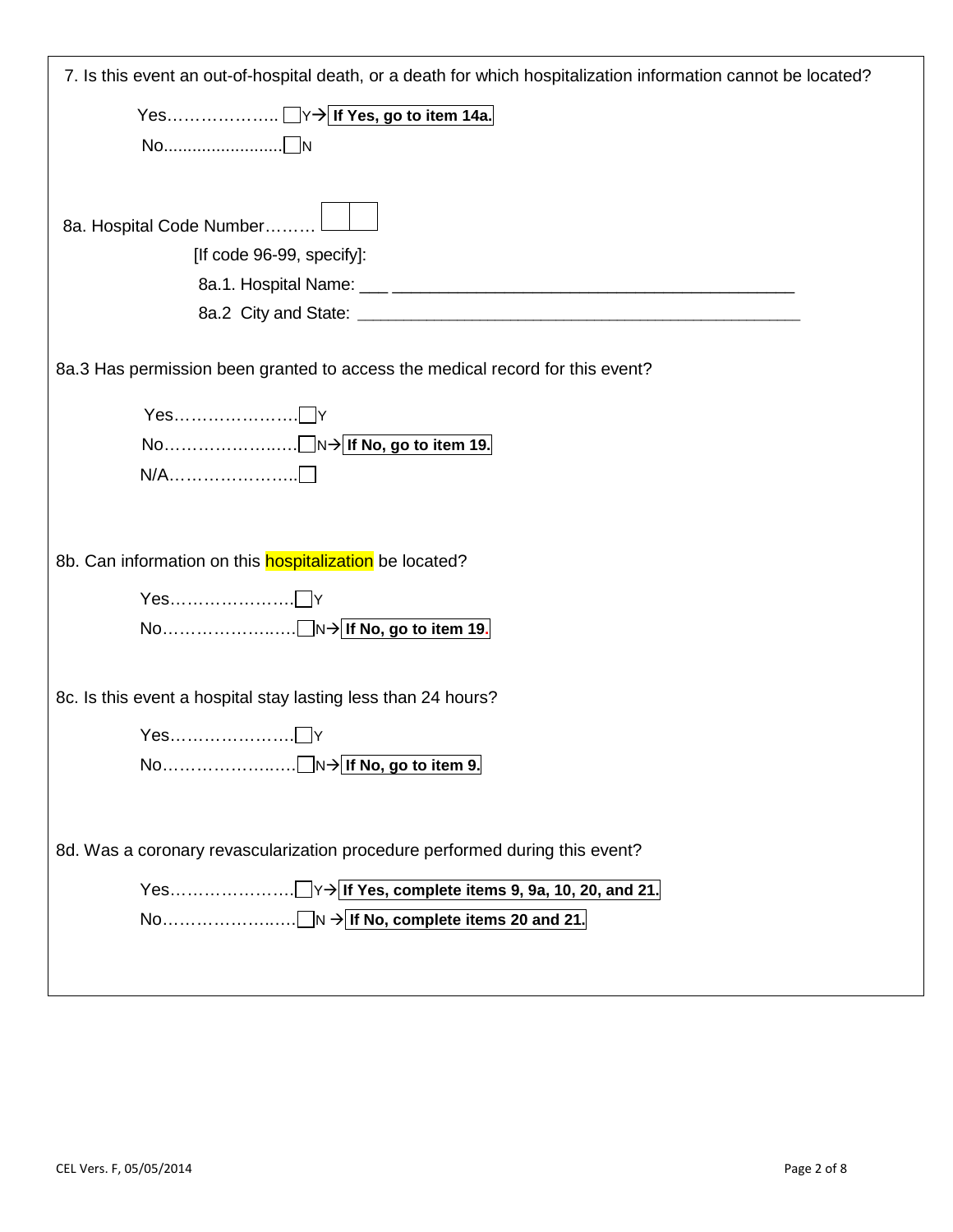| <b>B. INFORMATION FROM HOSPITAL DISCHARGE INDEX OR FACE SHEET</b>        |
|--------------------------------------------------------------------------|
| 9. Hospital Record Number                                                |
| 9a. How has need for abstraction been established for this cohort event? |
|                                                                          |
|                                                                          |
|                                                                          |
| 10. Hospital discharge diagnosis and procedure codes (ICD-9 CODES):      |
| b.<br>a.<br>c.                                                           |
| d.<br>е.<br>f.                                                           |
| h.<br>i.<br>g.                                                           |
| k.<br>Ι.<br>J.                                                           |
| m.<br>n.<br>0.                                                           |
| p.<br>q.<br>r.                                                           |
| s.<br>t.<br>u.                                                           |
| ٧.<br>w.<br>х.                                                           |
| Z.<br>у.                                                                 |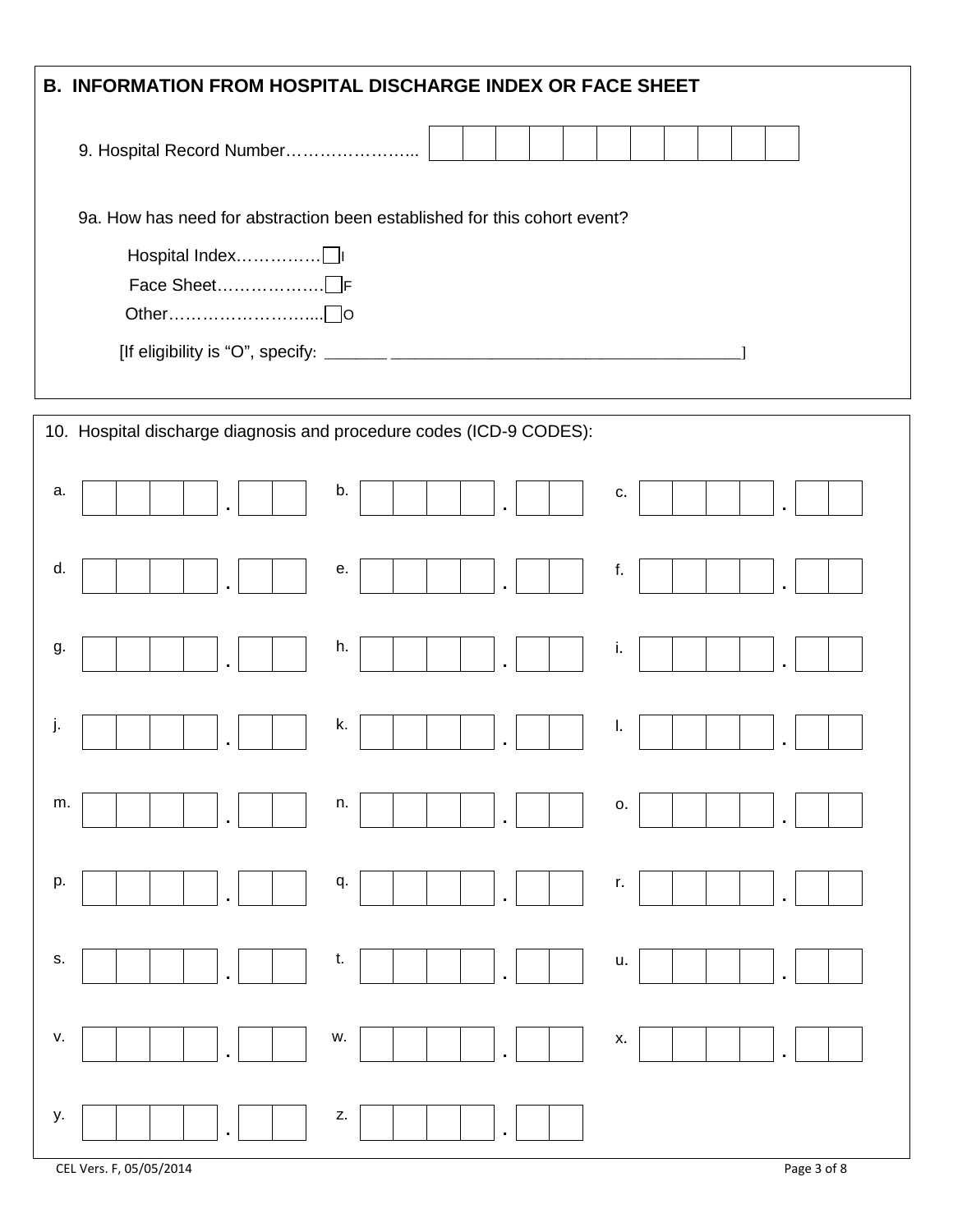*NOTE: 11a, 11a1, 11b, 11b1, 11f, 11f1 will be auto filled when available***.**

11a. Is a 402, 410-414, 427, 428, or 518.4 code listed? Yes………………… .. Y **If Yes, then skip to 11b.** No……………………∩<sub>N</sub> 11a1. Is a 00.50 - 00.54, 00.61-00.66, 35-39, 88.5, 89.49, 99.10 250, 390-459, 745-747, 794.3, 798, or 799 code listed? Yes…………………… Y No………………..….... N **If No, then skip to 11b.** 11a2. Are any of the following mentioned or suggested in the discharge summary? Yes…………………… Y No………………………∩N Acute: MI Angina Chest Pain Ischemic Heart Disease<br>CHD Unstable Angina Cardiac Arrest Atherosclerotic Heart Dise Atherosclerotic Heart Disease Or during this admission: CCU Care Nitroglycerin Cardiac Catheterization CABG Elevated CK-MB Coronary Angiography or Angioplasty Thrombolytic therapy for coronary occlusion 11b. Is a 430-436 code listed? Yes………………….. .... Y **If Yes, then skip to 11f.** No…………………….… N 11b1. Is a 00.50 - 00.54, 00.61-00.66, 35-39, 88.5, 89.49, 99.10, 250, 390-459, 745-747, 794.3, 798, or 799 code listed? Yes…………………… Y No……………………. N **If No, then skip to 11f.**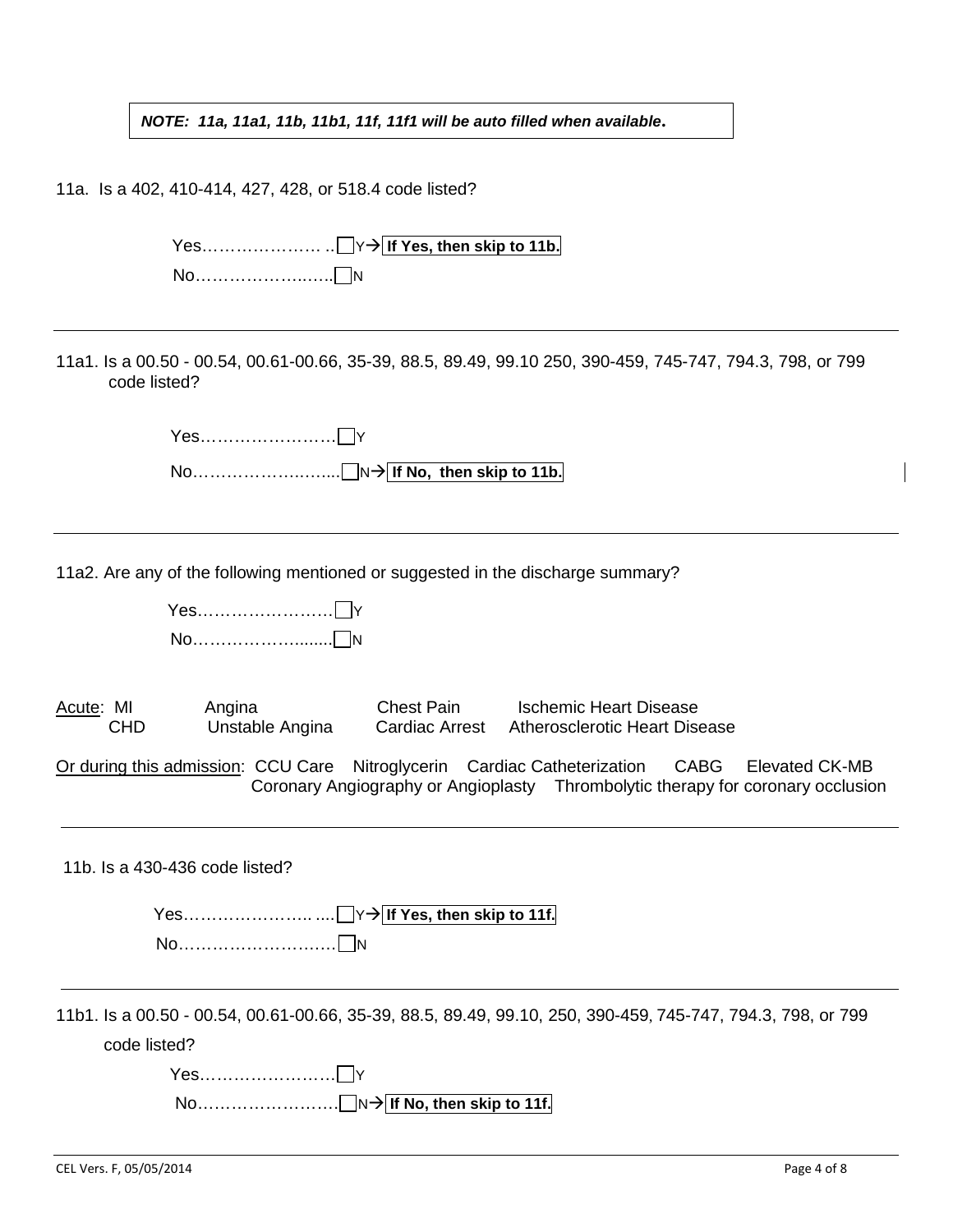11b2. Are any of the following mentioned or suggested in the discharge summary?

| $No$ $\neg N$                                                                                                                                                                                                                                                                                                     |
|-------------------------------------------------------------------------------------------------------------------------------------------------------------------------------------------------------------------------------------------------------------------------------------------------------------------|
| <b>TIA</b><br>Cerebral infarction<br>Cerebrovascular disease<br>Acute: Stroke<br>Cerebral embolus<br>Lacunar (syndrome infarction)<br>Aphasia<br>Diplopia<br>Paralysis<br>Subarachnoid hemorrhage<br>Dysarthria<br>Cerebral hemorrhage                                                                            |
| Or during this admission: Carotid endarterectomy<br>Cerebral angiography<br>CT/MRI scan showing cerebrovascular findings<br>Carotid stent placement<br>Neuro ICU care [If in doubt, ask your surveillance MD.]<br>Thrombolytic therapy for cerebral occlusion                                                     |
| 11f. Is a 398.91, 402.01, 402.11, 402.91, 404.01, 404.03, 404.11, 404.13, 404.91, 404.93, 415.0, 416.9,<br>425.4, 428, 518.4, 786.0 code listed?                                                                                                                                                                  |
| If Yes, and neither of 11a nor 11a2 is Yes, then skip to 12.<br>Yes……………………⊓<br>Or if Yes, and either of 11a or 11a2 is Yes, then skip to 15a.                                                                                                                                                                    |
| 11f1. Is a 00.50 - 00.54, 00.61 -00.66, 35-39, 88.5, 89.49, 99.10, 250, 390-459, 745-747, 794.3, 798, or 799<br>code listed?<br>If No, and neither of 11a nor 11a2 is Yes, then skip to 12.<br>Or if No, and either of 11a or 11a2 is Yes, then skip to 15a                                                       |
| 11f.2. Are any of the following mentioned or suggested in the discharge summary?<br>Yes r                                                                                                                                                                                                                         |
| <b>Acute: Heart Failure</b><br>Cardiomyopathy<br>Orthopnea<br><b>Ventricular Failure</b><br>Congestive Heart Failure (CHF)<br>Paroxysmal nocturnal dyspnea<br><b>Pump Failure</b><br>Impaired systolic function<br>Cardiomegaly<br><b>Pulmonary Edema</b><br>Jugular venous distension (JVD) LV dysfunction (LVD) |
| Or during this admission:<br><b>Heart Biopsy</b><br>Automatic Implantable Cardioverter Defibrillator (AICD) check<br>Implantation of cardiac resynchronization pacemaker (CRT)                                                                                                                                    |
| If either of Items 11a or 11a2 is "Yes", go to Item 15a.<br>Otherwise, continue with Item 12.                                                                                                                                                                                                                     |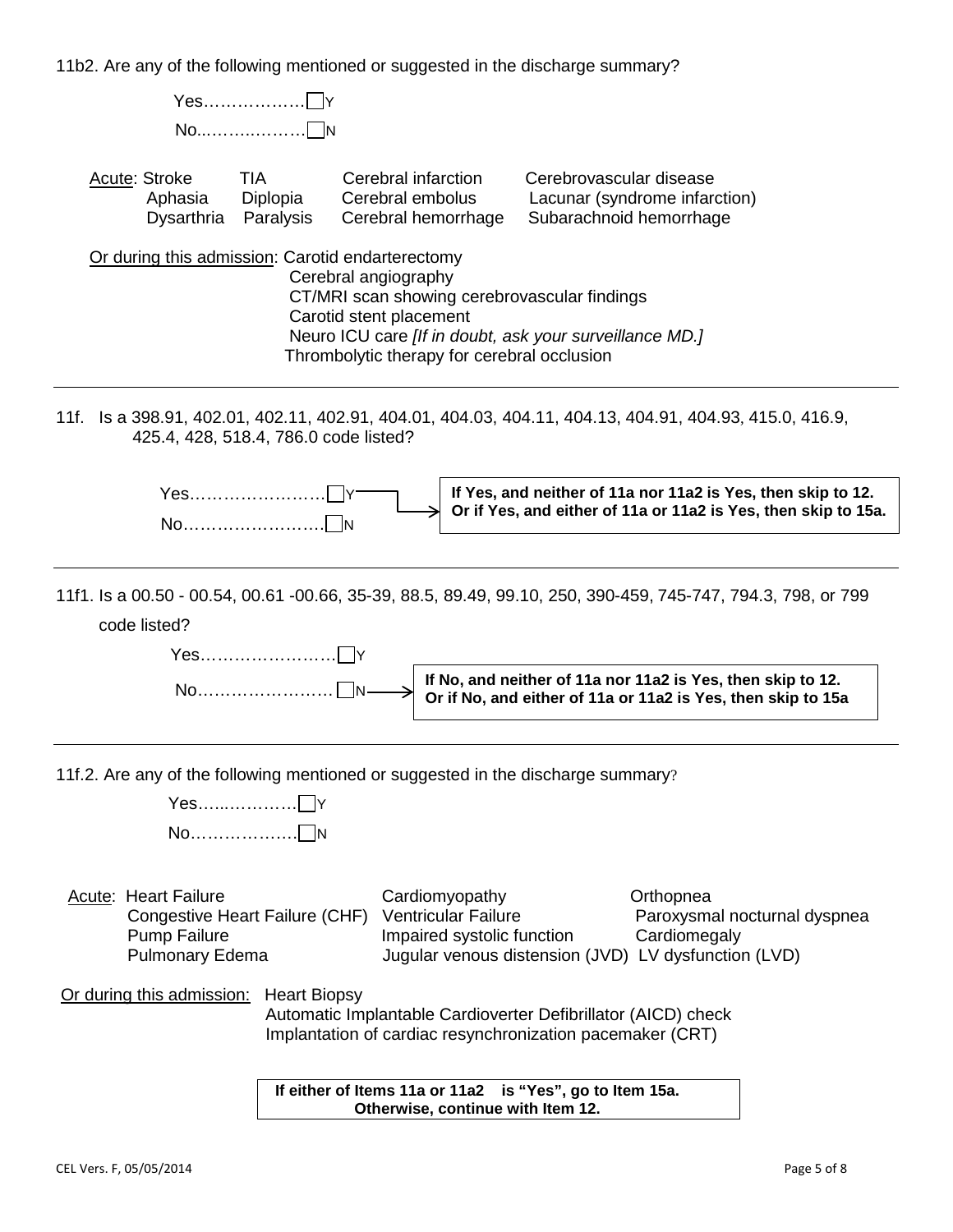| 12. Is this event an in-hospital death?                                                                              |  |
|----------------------------------------------------------------------------------------------------------------------|--|
| Yes……………………∏Y                                                                                                        |  |
|                                                                                                                      |  |
| <b>C. INFORMATION FROM DEATH INDEX/CERTIFICATE</b>                                                                   |  |
| Question 13 deleted                                                                                                  |  |
| 14a. ICD-10 CODE for underlying cause of death                                                                       |  |
| 14b. Is the Code E10 – E14, 110, 111, 120 – 125, 146 – 151, 170, 197 (exclude 197.2),<br>J81, J96, R96, R98, or R99? |  |
|                                                                                                                      |  |
|                                                                                                                      |  |
| (Automatically autofilled)                                                                                           |  |
| <b>D. FORMS TO ABSTRACT</b>                                                                                          |  |
| 15a. Needs hospitalized MI abstraction (CFD, CHI, HRA)                                                               |  |
| (Automatically filled by DES: Y if 11a or 11a2 = Y, or if 14b = Y and 12 = Y, otherwise N)                           |  |
| 15b. Needs hospitalized stroke abstraction (CFD; copy materials for STR)                                             |  |
| (Automatically filled by DES: Y if 11b or 11b.2 = Y, otherwise N)                                                    |  |
| 15c. Needs hospitalized HF abstraction (CFD, CHI, HFA)                                                               |  |
| (Automatically filled by DES: Y if 11f or 11f.2 = Y, otherwise N)                                                    |  |
| 15d. Needs out-of-hospital death investigation (IFI, PHQ, DTH)                                                       |  |
| (Automatically filled by DES: Y if $7 = Y$ and $14.b = Y$ , otherwise N)                                             |  |
| 15e. Needs death certificate abstraction (DTH)                                                                       |  |
| (Automatically filled by DES: Y if Q6=Y)                                                                             |  |
| 15.f. Needs copy of autopsy report                                                                                   |  |
| (Automatically filled by DES: Y if 6.a.=Y and 15.a or b or c or $d = Y$ )                                            |  |
|                                                                                                                      |  |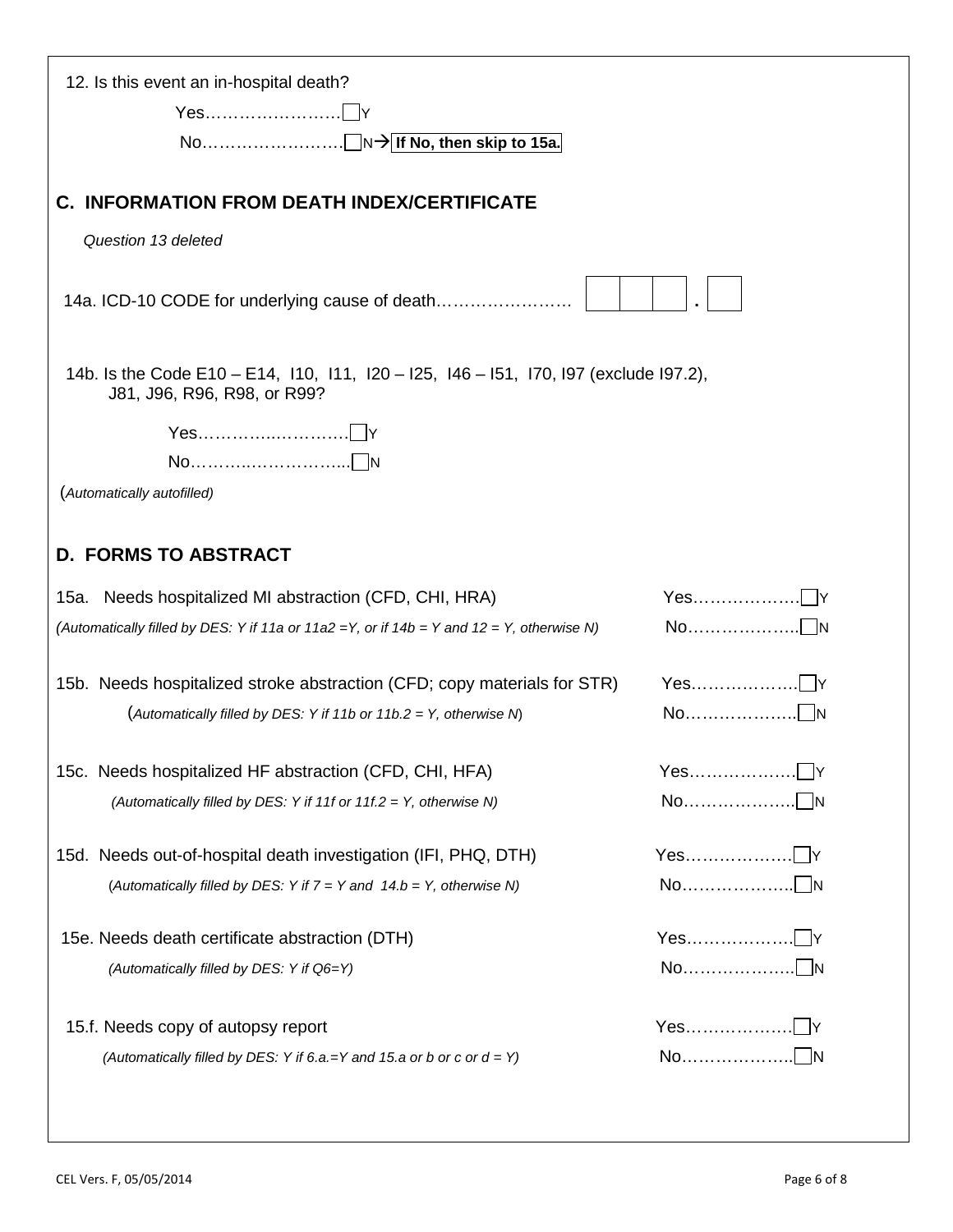| E. SERUM CREATININE: This section is completed only if the CHD, HFA or Stroke abstraction were not already<br>completed.                |
|-----------------------------------------------------------------------------------------------------------------------------------------|
| Note: This section is skipped if out-of-hospital death or death where<br>hospitalization information cannot be located (i.e., item 7=Y) |
|                                                                                                                                         |
| 15g. Are there any serum creatinine values?                                                                                             |
|                                                                                                                                         |
|                                                                                                                                         |
| Record the value of the first, last, and highest measurements of serum creatinine (mg/dl):                                              |
| (mm/dd/yyyy)                                                                                                                            |
| 15h2. Date:<br>15h1. First (if more than one)                                                                                           |
| 15i2. Date:<br>15i1. Last (if more than one)                                                                                            |
| 15j1. Highest of remaining<br>15j2. Date:<br>values (if more than two)                                                                  |
| 15k. Was the discharge summary for this event available?                                                                                |
| 15I. If no, select a reason from the list below                                                                                         |
|                                                                                                                                         |
| Unable to gain permission□P                                                                                                             |
|                                                                                                                                         |
| Note: If 15a=N, 15b=N and 15c=No, and a discharge summary is available,<br>(15k=Y) scan the discharge summary and transmit to the CC.   |
| *16, *17, 18* Questions deleted *                                                                                                       |